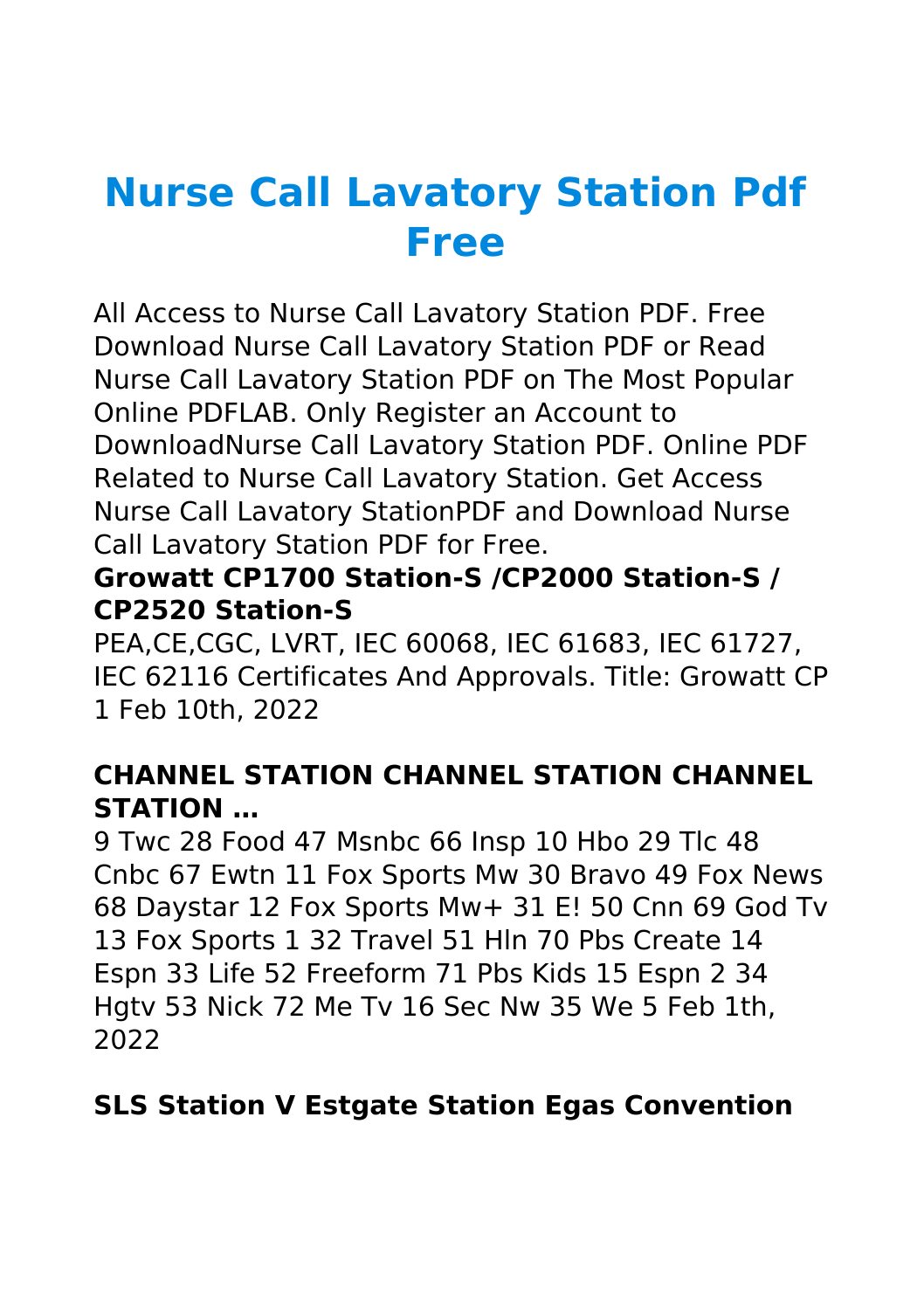# **Center Station V**

Sahara A Ve. V Alley V Iew Blvd. Industrial Rd. Arville Rd. Spring Mountain Rd. Desert Inn Rd. Desert Inn Rd. Convention Center D R. Crystals Mandarin Oriental Cosmopolitan The Linq Promenade Caesars Palace Nobu Hotel The Forum Shops Showcase Mall MGM Grand Harrah The Linq Hotel Flamin Mar 11th, 2022

## **Union Station By Bus Union Station By Rail In The Station**

Metro Buses Carry Passengers Throughout Los Angeles County, With Stops In Patsaouras Transit Plaza, And On Nearby Alameda St And Cesar E Chavez Av. Other Municipal Bus Providers Also O=er Service In And Out Of Union Station. Trip Planning Assistance And Timetables Available At Metro.net Or By Cal Jan 17th, 2022

## **Call Module User Manual TD93094EN TeleCARE IP Nurse Call ...**

Ascom Deutschland GmbH Kruppstraße 105 60388 Frankfurt Phone: +49 69 58 00 57 - 0 Fax: +49 69 58 00 57 - 333. 8 November 2019 / Ver. C TD 93094EN User Manual TeleCARE IP Call Module Jun 16th, 2022

# **Our EZ CALL IP Nurse Call System Provided To Hospitals Are ...**

The Vandal Resistant Cell Terminals Have Various Inputs And Outputs Which Can Be Assigned To Various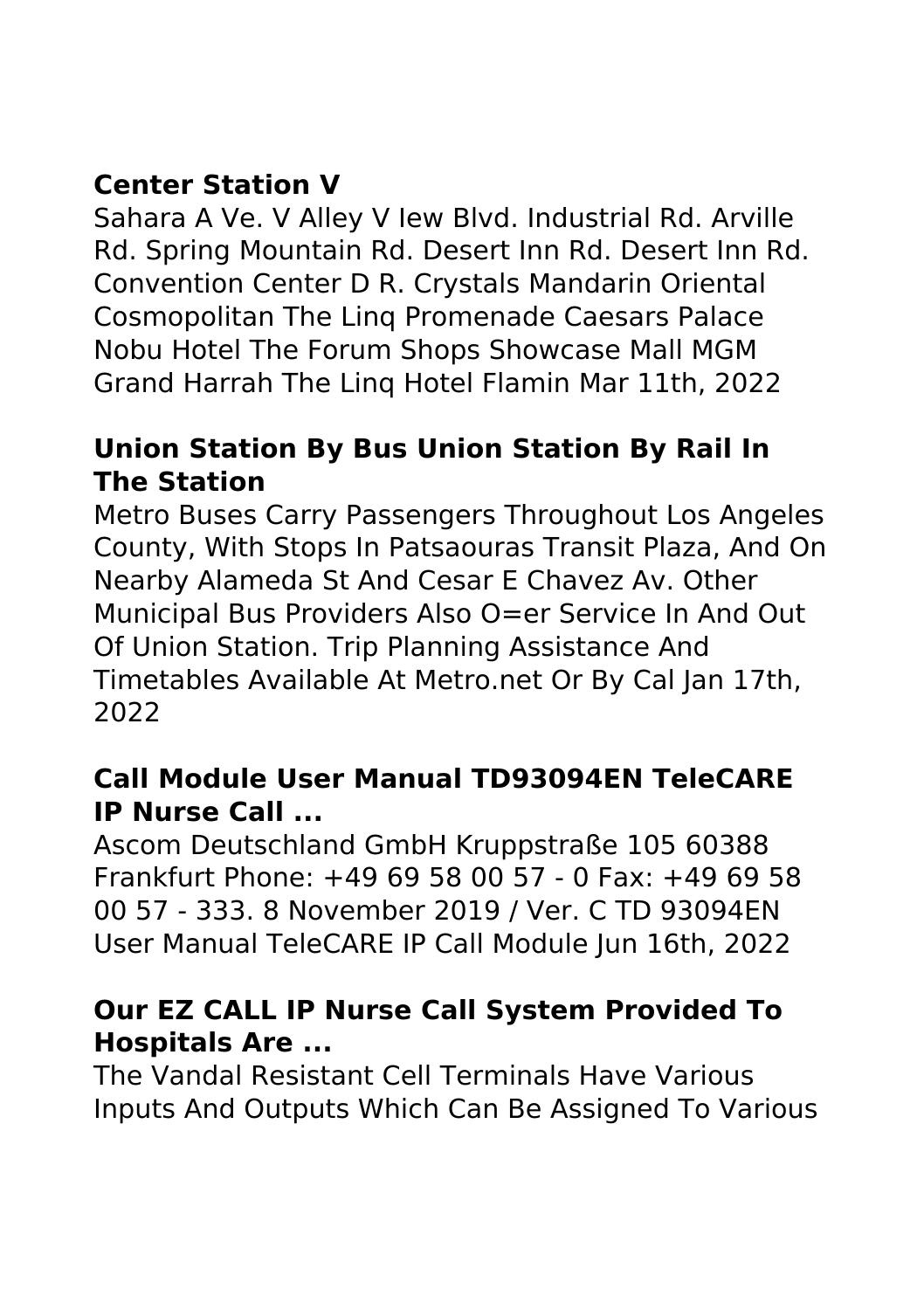Functionalities Such As Different Call Categories, Two Presence Categories, Call Forwarding, Cell Light Controls, Light Wi Apr 9th, 2022

# **91204 TWO HANDLE WIDESPREAD LAVATORY FAUCET**

2 91204 Rev. B SHUT OFF WATER SUPPLIES INSTALLATION OF SPOUT NOTE: When Drilling Mounting Holes For The Spout It Is Recommended That The Hole Size Must Be A Minimum Of 1 1/8" (29 Mm). A. Make Sure Gasket (1) Is In Place On Bottom Of Spout. Insert Spout Assembly Into Mounting Surface. Jan 10th, 2022

# **86583 SINGLE HANDLE LAVATORY FAUCET MODELS P130LF, P131LF ...**

LLAVE DE LAVAMANOS DE UNA MANIJAS MODELOS P130LF, P131LF, P135LF, P135LF-W, ... Purchaser To Be Free From Defects In Material & Workmanship For As Long As The Original ... LES DOMMAGES PROVOQUÉS AU COURS DE L'INSTALLATION, DE LA RÉPARATION Jan 8th, 2022

## **WaterSense High-Efficiency Lavatory Faucet Specification ...**

Version 1.0 2 October 1, 2007 . High-Efficiency Lavatory Faucet Specification Supporting Statement . Increasing Efficiency While Maintaining Or Improving Performance. In Order To Maintain User Satisfaction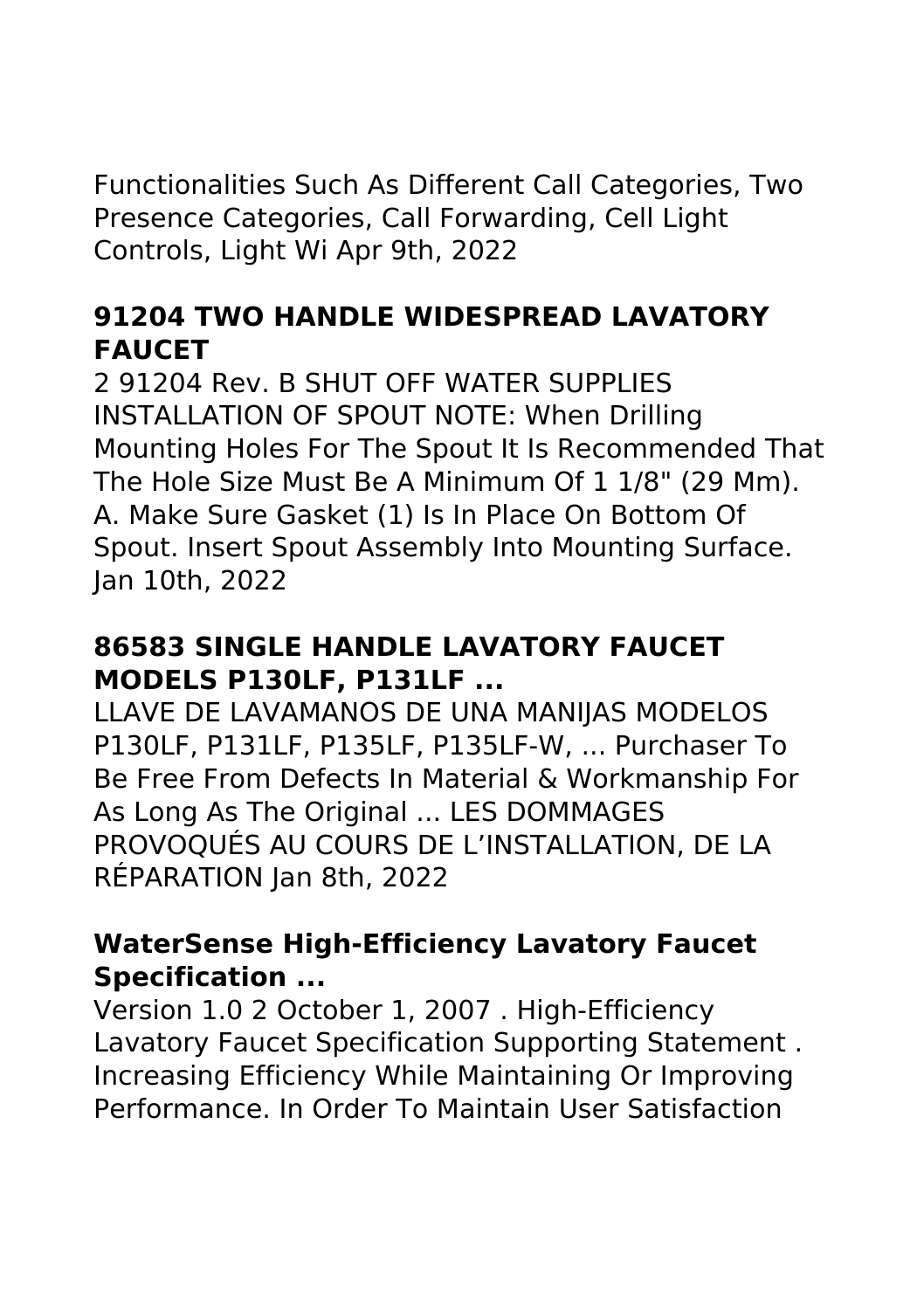# **WALL-MOUNT LAVATORY FEATURES K-2167**

K-2167-1 Single-hole Lavatory 0 White 96 Biscuit Recommended Accessories K-6763-7 Cygnet Centerset Lavatory Faucet 0 White K-7605-P Lavatory Supplies 3/8" (pair) CP Other PRODUCT SPECIFICATION: The Wall-mount Lavatory Shall Be 19-7/8" In Length, And 14 Mar 8th, 2022

# **COUNTERTOP LAVATORY FEATURES K-2110**

K-2110-1 Single-hole Lavatory 0 White Other\_\_\_\_\_ Recommended Accessories K-8998 Trap CP Other\_\_\_\_\_ PRODUCT SPECIFICATION: The Countertop Lavatory With Overhang Front Rim Shall Be 27-1/2" (69.9cm) In Length, And 22-5/8" (57.5cm) In Width. Lavatory Shall May 16th, 2022

# **Widespread Lavatory Faucet And Handles**

D'utilisation Normale, Kohler Co. Vous Enverra Par Courrier, Sans Frais, La Cartouche Nécessaire Pour Réparer Le Robinet. Cette Garantie S'applique Uniquement Aux Robinets Kohler Installés May 14th, 2022

#### **Undercounter Lavatory Vitreous China**

Products, We Will Make Design Changes From Time To Time. We Reserve The Right To Ship Newly Designed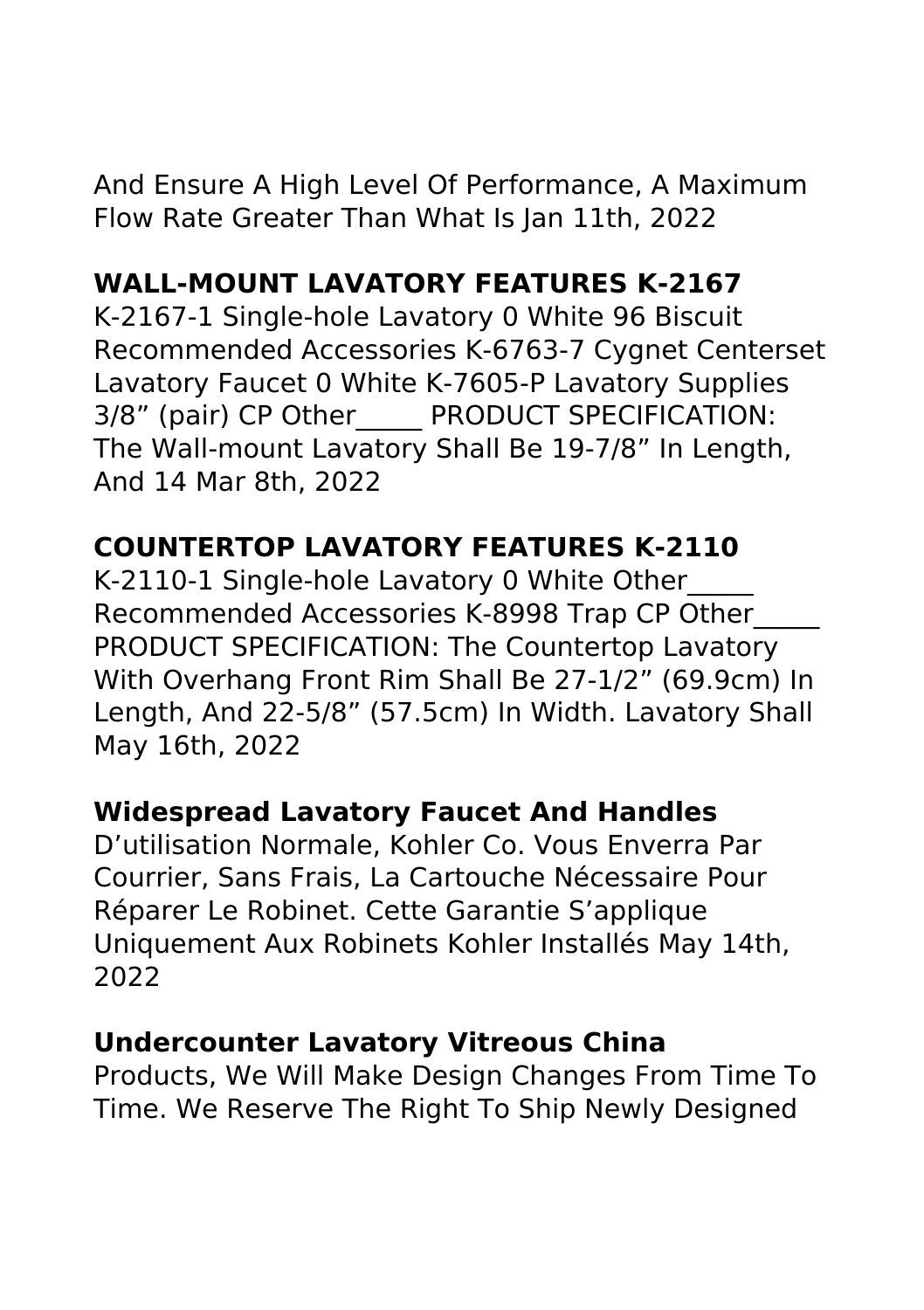Product To Fill Any Order Unless We Agree In Writing To Do Otherwise. ... • Interior: 18-11/16" X 12-3/16" • Exterior: 21-1/16" X 14-9/16" Model Numbers PF1812UWH: 18" X 12" Vc Undercounter Lavatory - White Jan 11th, 2022

## **Vessel Lavatory With Lighting Lavabo Bajo El Mostrador ...**

When This Symbol Appears In The Manual, It Is Alerting You Of Potential Misoperations That May Result In Personal Injury And/or Property Damage. Keep Sources Of Heat At A Distance (for Example: Smoking). Keep The Lavatory Out Of Direct Sunlight To Reduce Discoloration. Do Not Use May 1th, 2022

# **103940 TWO HANDLE WIDESPREAD LAVATORY FAUCET**

Point Rouge. Prenez Soin De Les Installer Du Bon Côté. Assurez-vous Que Le Joint (1) Est En Place Sur La Partie Inférieure De La Sou-pape.Vissez La Base De Manette (2) à La Main Jusqu'à Ce Qu'elle Soit Bien Serrée Contre Le Feb 14th, 2022

# **TOILET & LAVATORY BROCHURE**

LT624#01-NB WAZATIRAZ™ LT624#01-NC W 24" X D 15-1/16" W 18-3/4" X D 13-3/4" W 17" X D 15" W 17" X D 15" Pattern Detail Pattern Detail Pattern Detail LT193(G) W ø15-3/8" Dia. Sanagloss Available \*Dimensions For Undercounter Lavatories Are Basin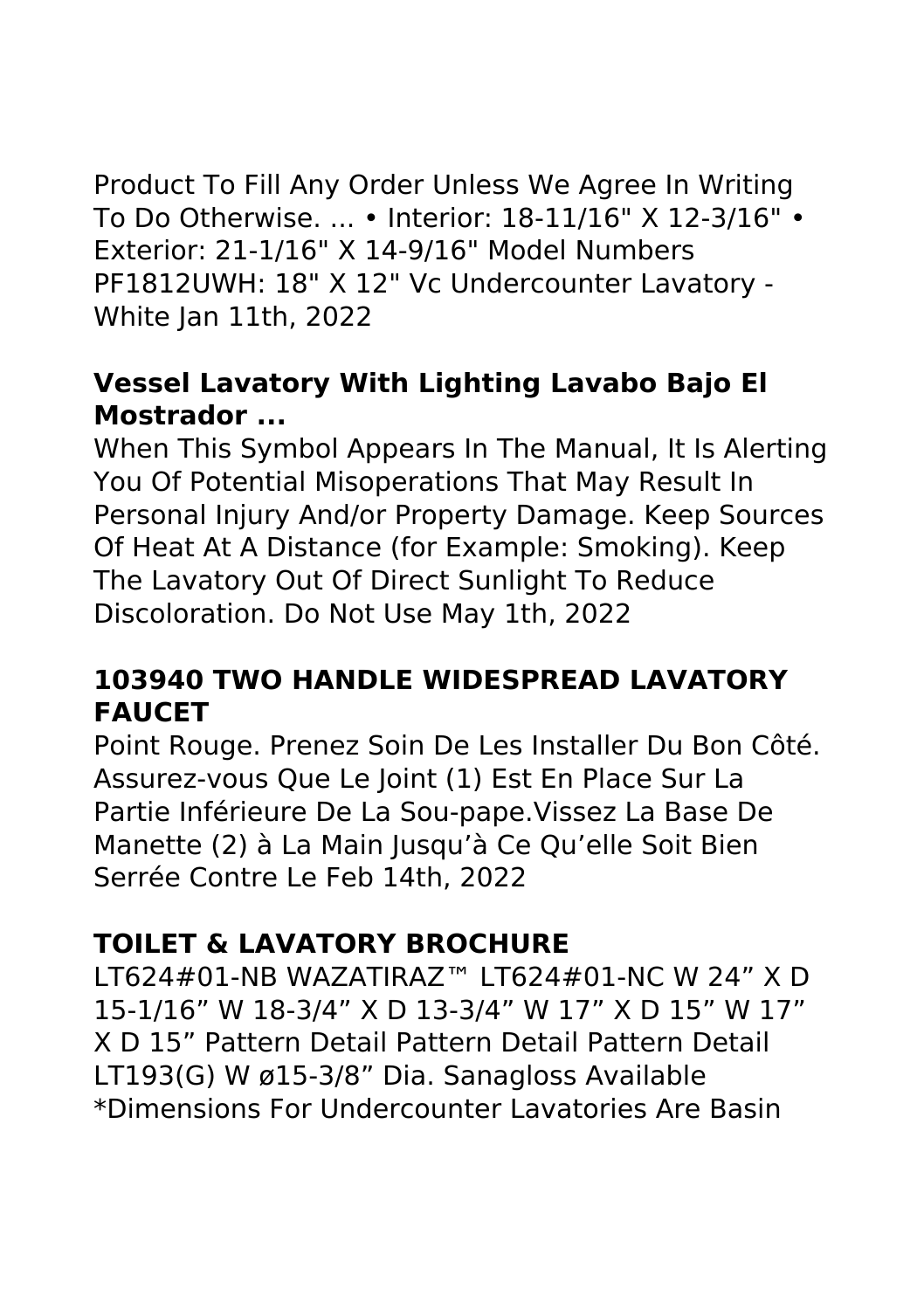Dimensions. For More Information Please V Feb 17th, 2022

#### **Express Lavatory System – SS-Series**

SS-3N Express® Lavatory System – SS-Series Page 1 Of 6 This Information Is Subject To Change Withou Jun 11th, 2022

## **TM CENTERSET LAVATORY FAUCET MODEL NUMBERS**

©American Standard Inc. 1996 A-33 Rev. E REPAIR PARTS DESCRIPTION PART NUMBER PKG QTY Handle Parts Handle Handle With "H" And "C" ... 2385.000 2385.400 2385.500 2385.060 2385.405 2385.460 CHROME WHITE POLISHED BRASS VELVET VELVET/BRASS (PVD) 002 020 099 285 287 Replace The "YYY" With Appropriate Finish Code Feb 8th, 2022

# **RELIANT CENTERSET LAVATORY FAUCET**

CENTERSET LAVATORY FAUCET MODEL NUMBERS Product Names Listed Herein Are Trademarks Of American Standard Inc. Mar 8th, 2022

# **LUCERNE™ WALL-HUNG LAVATORY**

The Range Of Tolerances Established By ANSI Standard A112.19.2. These Measurements Are Subject To Change Or Cancellation. No Responsibility Is Assumed For Use Of Superseded Or Voided Pages. LAVATORY DESIGNED TO MEET ADA HANDICAPPED GUIDELINES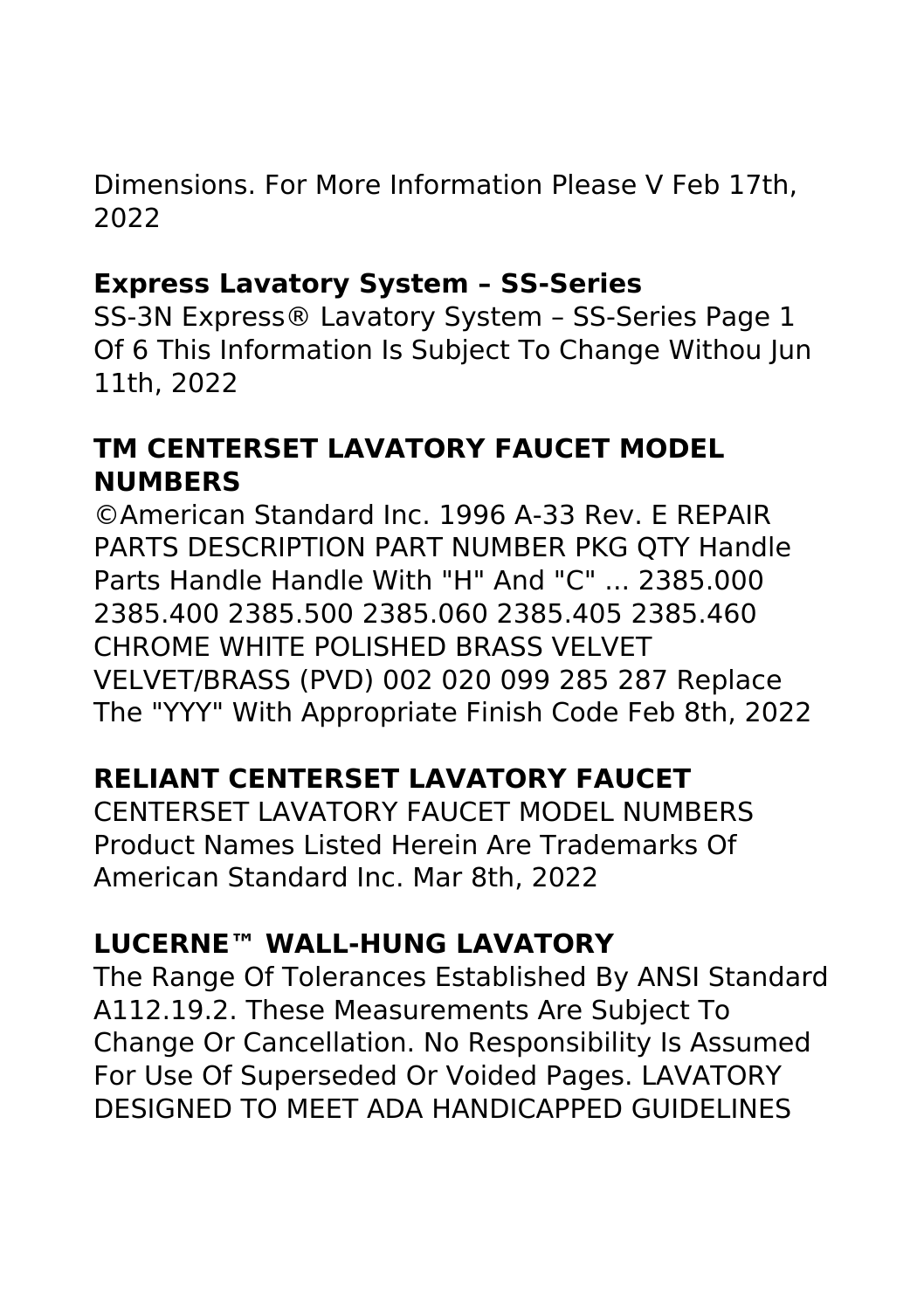WITH MOUNTING HEIGHT SET AT 864MM (34") ( Feb 6th, 2022

# **CHASSIS AND SUSPENSION EXTERIOR LAVATORY ELECTRICAL …**

PLUMBING AND LP SYSTEMS Exterior Shower With Shut Off Valves For Winterizing S S S Roughed In Plumbing For Washer/Dryer - S S Water Filter - Faucet In Galley S S S Water Heater - 6 USG Electronic Ignition LP/Electric/Motoraid S S S Water Heater Bypass Valve S S S SYSTEMS Washer/Dryer (vented) - O O AWNINGS Awning Package Includes: S S S May 6th, 2022

#### **49 8B9 8J9 849 J49 8A9 Series Lavatory Widespread Faucet ...**

Breaches The Foregoing Warranties, Price P fi Ster, At Its Option, Will Repair Or Replace The Defective Part Of The Product. Repair Or Replacement Of The Product Is The Exclusive Remedy. For Any Remedy Under This Warranty, Price Jun 16th, 2022

#### **810P LAVATORY - Microsoft Azure**

810P LAVATORY K-29951-NA 11/18 PLEASE VISIT OUR WEB SITE: WWW.CORIAN.COM OR CONTACT YOUR CORIAN® DESIGN REPRESENTATIVE FOR MORE INFORMATION ABOUT CORIAN® DESIGN. This Information Is Based On Technical Data That E. I. Du Pont De Nemours And Company And Its Affiliate ("DuPont") Believe To Be Reliable, And Is Intended For